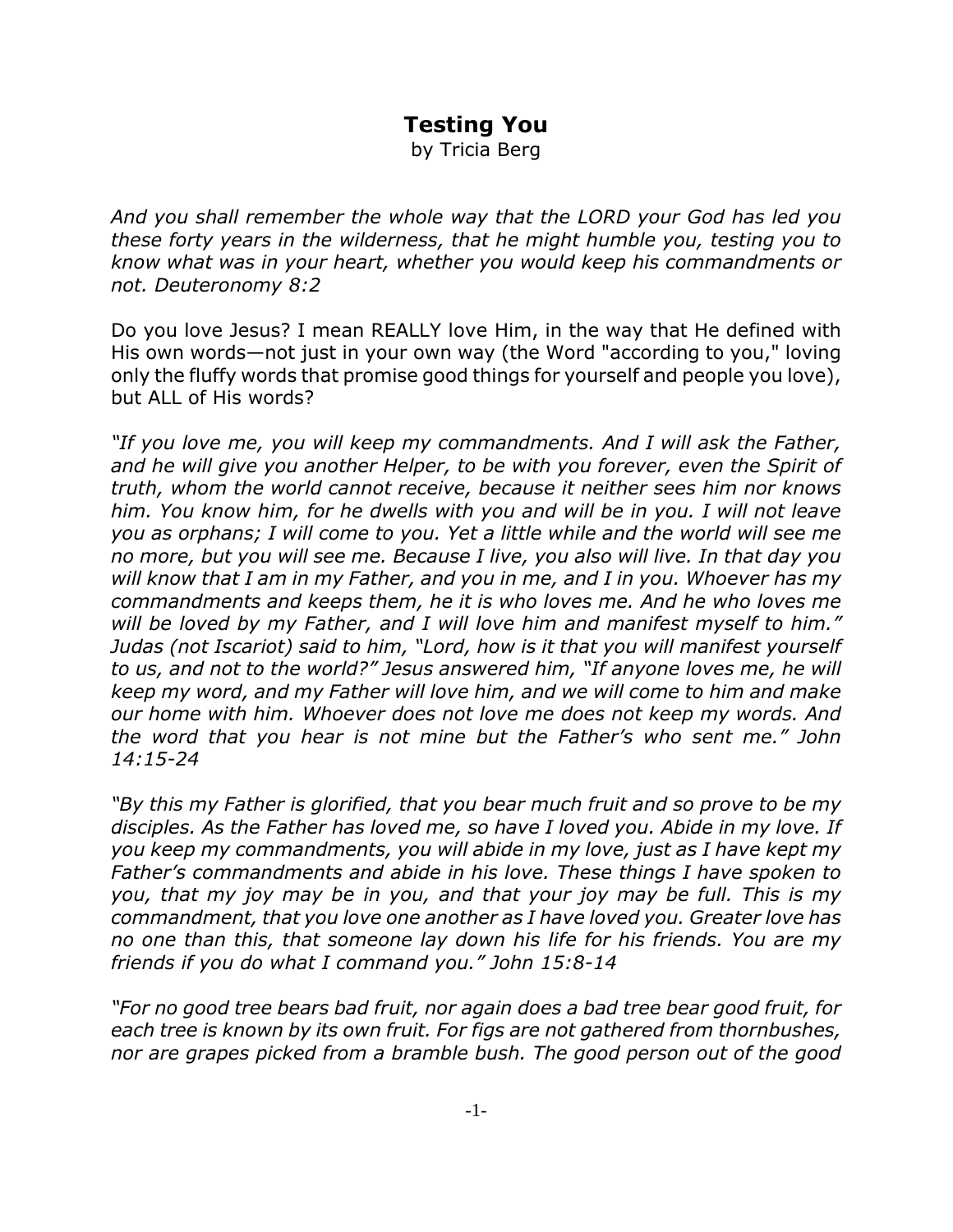*treasure of his heart produces good, and the evil person out of his evil treasure produces evil, for out of the abundance of the heart his mouth speaks. Why do you call me 'Lord, Lord,' and not do what I tell you? Everyone who comes to me and hears my words and does them, I will show you what he is like: he is like a man building a house, who dug deep and laid the foundation on the rock. And when a flood arose, the stream broke against that house and could not shake it, because it had been well built. But the one who hears and does not do them is like a man who built a house on the ground without a foundation. When the stream broke against it, immediately it fell, and the ruin of that house was great." Luke 6:43-49*

*Seeing the crowds, he went up on the mountain, and when he sat down, his disciples came to him. And he opened his mouth and taught them, saying: "Blessed are the poor in spirit [humble], for theirs is the kingdom of heaven. Blessed are those who mourn [due to unrighteousness - Malachi 3, especially Mal. 3:16-18], for they shall be comforted. Blessed are the meek [gentle], for they shall inherit the earth. Blessed are those who hunger and thirst for righteousness, for they shall be satisfied. Blessed are the merciful, for they shall receive mercy. Blessed are the pure in heart, for they shall see God. Blessed are the peacemakers, for they shall be called sons of God. Blessed are those who are persecuted for righteousness' sake, for theirs is the kingdom of heaven. Blessed are you when others revile you and persecute you and utter all kinds of evil against you falsely on my account. Rejoice and be glad, for your reward is great in heaven, for so they persecuted the prophets who were before you. You are the salt of the earth, but if salt has lost its taste, how shall its saltiness be restored? It is no longer good for anything except to be thrown out and trampled under people's feet. You are the light of the world. A city set on a hill cannot be hidden. Nor do people light a lamp and put it under a basket, but on a stand, and it gives light to all in the house. In the same way, let your light shine before others, so that they may see your good works and give glory to your Father who is in heaven. Do not think that I have come to abolish the Law or the Prophets; I have not come to abolish them but to fulfill them. For truly, I say to you, until heaven and earth pass away, not an iota, not a dot, will pass from the Law until all is accomplished. Therefore whoever relaxes one of the least of these commandments and teaches others to do the same will be called least in the kingdom of heaven, but whoever does them and teaches them will be called great in the kingdom of heaven. For I tell you, unless your righteousness exceeds that of the scribes and Pharisees, you will never enter the kingdom of heaven. Matthew 5:1-20*

Why did Jesus say that our righteousness needs to exceed that of the scribes and Pharisees of that day? What were they doing wrong? Did they not believe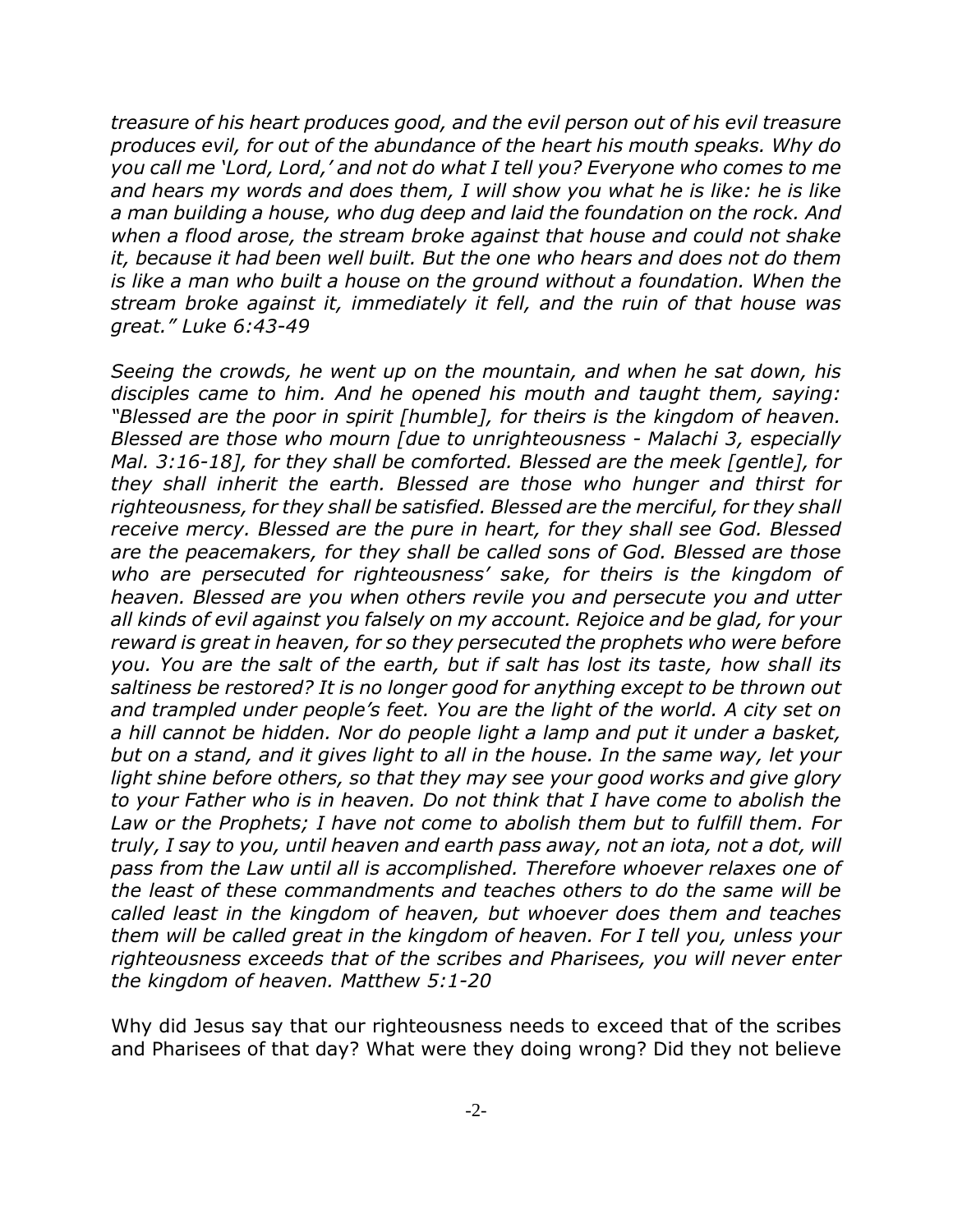in God? They claimed to, and they did lots of "good works," but much of it was in order to be SEEN by others and much of it violated the spirit of the law while making a show of conforming to the letter. (Matt. 6:1-8, 15:1-20, Matt. 23, Luke 11:37-54, John 4:23, 5:37-47, Heb. 10:5-7) God told them repeatedly that He wants the sacrifices of being just, caring for the poor, widows and orphans, loving Him and each other from their hearts—not by rote and ritual according to a set of rules.

They mistakenly thought they could earn salvation (justify themselves) by keeping the law rather than "enter into God's rest" on His terms. (Heb. 3, 4) God's way was different from what they expected. (Isa. 55:8-9) They misunderstood Isaiah 52:13-53:12 and other Scriptures foretelling Jesus' suffering, death and resurrection. The Pharisees, Sadducees and scribes loved the prestige, profit and power they had over the people in enforcing rules (to which they had added many details not specified by God) and didn't want to give it up—not even for God's own Son. They felt very threatened by His challenging the status quo. (Luke 6:7, 11:53-54, 13:10-17, 14:1-6, 20:19-20, 26, Mark 3:2, 12:13 John 8:6, Matt. 12:10, 22:15)

We are "clothed in Jesus" and His righteousness when we believe; however, we are not meant to immediately set about soiling our pristine white garment. (Rom. 13:14, Gal. 3:27, 5:24, 2Pet. 2:18-22, 2Tim. 2:19, Heb. 10:26-31, Rev. 3:2-6, Jam. 1:27, Jude 1:23) Today, we still have false teachings about works and other ways to salvation, as well as people on the other side of the spectrum who teach that God loves sin now that Jesus died for it. In what universe could that possibly ever make sense? He died to enable us to continue in our sin instead of to save us from it and the enslavement it HAD over us before we believed and had His Spirit to help us ("the Helper") overcome? That's not what my Bible says! (John 14:15-26, Rom. 6) But it's profitable to tell people what they love to hear, and that is all the wolves in sheep's clothing care about. (2Tim. 4:3, Matt. 7:15, Acts 20:26-31, 1Tim. 6:3-12, 2Tim. 3:1-9, 2Pet. 2—What is the opposite of "denying" the Master who bought us? It is obeying Him—not only "believing" in Him in our heads, but having the "firstfruits" of wisdom—the fear of the Lord and doing as He says!) (Psalm 111:10, Jer. 23:21-22)

We are under the "law of Christ" in the form of two main commandments given by Jesus, because by fulfilling them, we will fulfill them all. (1Cor. 9:21) It is not possible to keep these two and yet somehow break any of the others. (This should give us a clue that, since God doesn't contradict Himself, He is not telling us to "love" anyone by approving of their sin, joining in their sin, or causing them to sin. 1Thess. 4:1-8, Gal. 6:1, Jam. 5:19-20, Rom. 1:32) No one can do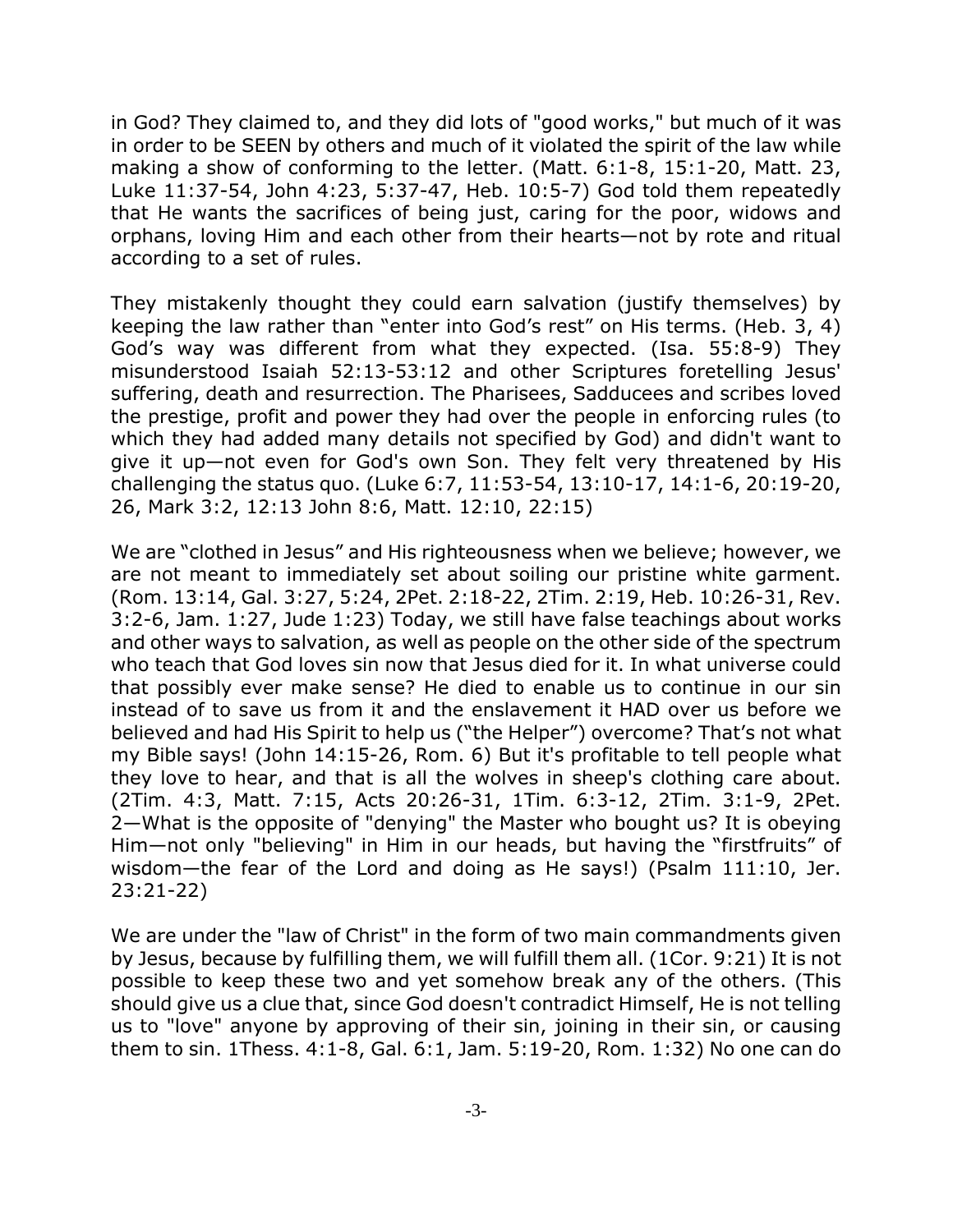this by their own power, and indeed, we all slip—but the Holy Spirit within us, IF we are truly born again believers (John 1:12-13, 3:3, 1John 3;24, 4:13), will help us to desire to know and do God's will and He will help us—that includes His convicting us when we have sinned so that we will repent and receive forgiveness. (Philip. 2:12-16, Eph. 4:17-32, 1Thess. 5:19-22) God gives us a way out whenever He allows us to be tempted/tested. (1Cor. 10:6-13, James 1:13-16)

*And one of the scribes came up and heard them disputing with one another, and seeing that he answered them well, asked him, "Which commandment is the most important of all?" Jesus answered, "The most important is, 'Hear, O Israel: The Lord our God, the Lord is one. And you shall love the Lord your God with all your heart and with all your soul and with all your mind and with all your strength.' The second is this: 'You shall love your neighbor as yourself.' There is no other commandment greater than these."And the scribe said to him, "You are right, Teacher. You have truly said that he is one, and there is no other besides him. And to love him with all the heart and with all the understanding and with all the strength, and to love one's neighbor as oneself, is much more than all whole burnt offerings and sacrifices." And when Jesus saw that he answered wisely, he said to him, "You are not far from the kingdom of God." And after that no one dared to ask him any more questions. Mark 12:28-34*

*Owe no one anything, except to love each other, for the one who loves another has fulfilled the law. For the commandments, "You shall not commit adultery, You shall not murder, You shall not steal, You shall not covet," and any other commandment, are summed up in this word: "You shall love your neighbor as yourself."Love does no wrong to a neighbor; therefore love is the fulfilling of the law. Besides this you know the time, that the hour has come for you to wake from sleep. For salvation is nearer to us now than when we first believed. The night is far gone; the day is at hand. So then let us cast off the works of darkness and put on the armor of light. Let us walk properly as in the daytime, not in orgies and drunkenness, not in sexual immorality and sensuality, not in quarreling and jealousy. But put on the Lord Jesus Christ, and make no provision for the flesh, to gratify its desires. Romans 13:8-14*

*If you really fulfill the royal law according to the Scripture, "You shall love your neighbor as yourself," you are doing well. James 2:8*

*Know this, my beloved brothers: let every person be quick to hear, slow to speak, slow to anger; for the anger of man does not produce the righteousness of God. Therefore put away all filthiness and rampant wickedness and receive with meekness the implanted word, which is able to save your souls. But be*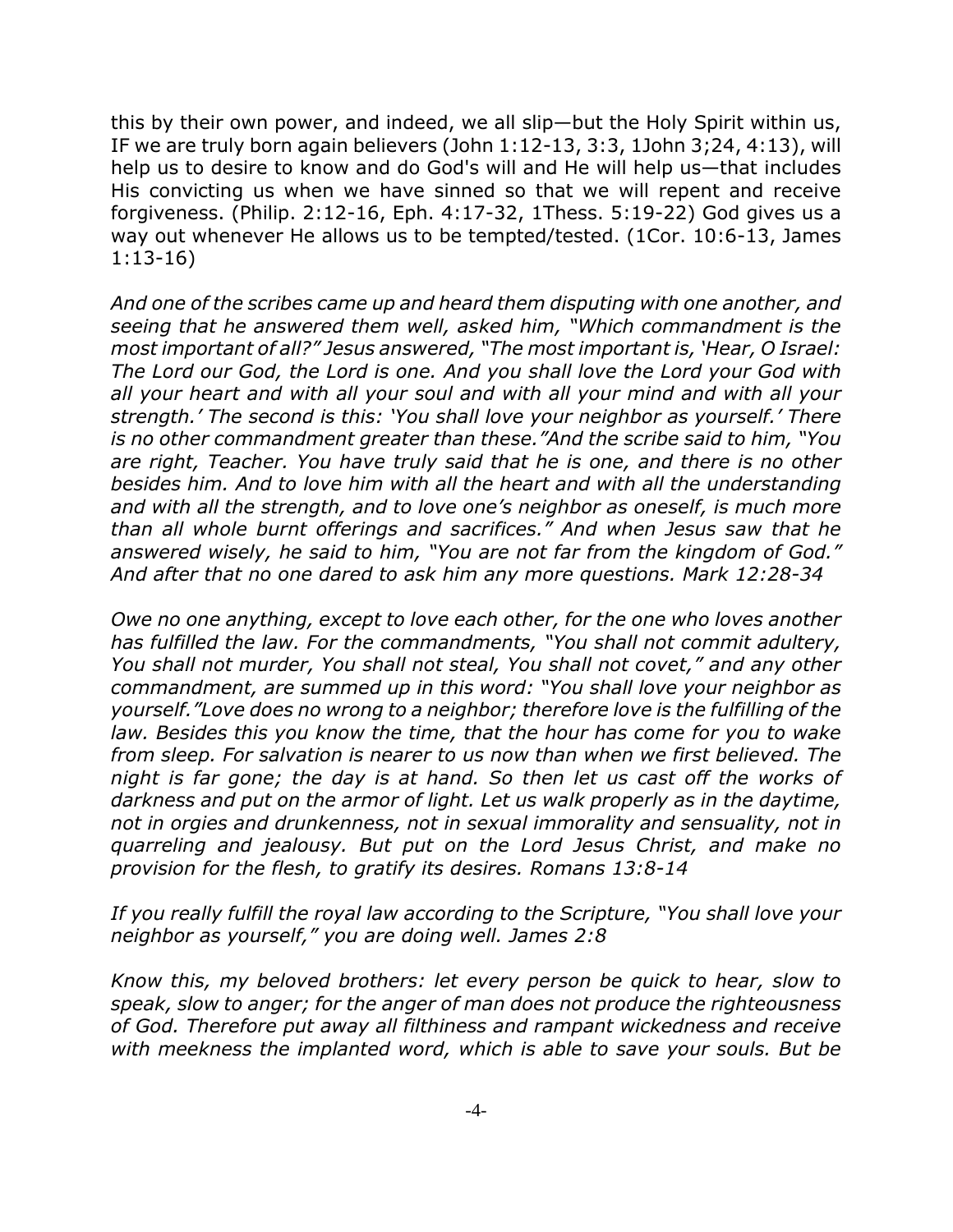*doers of the word, and not hearers only, deceiving yourselves. For if anyone is a hearer of the word and not a doer, he is like a man who looks intently at his natural face in a mirror. For he looks at himself and goes away and at once forgets what he was like. But the one who looks into the perfect law, the law of liberty, and perseveres, being no hearer who forgets but a doer who acts, he will be blessed in his doing. If anyone thinks he is religious and does not bridle his tongue but deceives his heart, this person's religion is worthless. Religion that is pure and undefiled before God, the Father, is this: to visit orphans and widows in their affliction, and to keep oneself unstained from the world. James 1:19-27*

*This is the message we have heard from him and proclaim to you, that God is light, and in him is no darkness at all. If we say we have fellowship with him while we walk in darkness, we lie and do not practice the truth. But if we walk in the light, as he is in the light, we have fellowship with one another, and the blood of Jesus his Son cleanses us from all sin. If we say we have no sin, we deceive ourselves, and the truth is not in us. If we confess our sins, he is faithful and just to forgive us our sins and to cleanse us from all unrighteousness. If we say we have not sinned, we make him a liar, and his word is not in us. My little children, I am writing these things to you so that you may not sin. But if anyone does sin, we have an advocate with the Father, Jesus Christ the righteous. He is the propitiation for our sins, and not for ours only but also for the sins of the whole world. And by this we know that we have come to know him, if we keep his commandments. Whoever says "I know him" but does not keep his commandments is a liar, and the truth is not in him, but whoever keeps his word, in him truly the love of God is perfected. By this we may know that we are in him: whoever says he abides in him ought to walk in the same way in which he walked. 1 John 1:5-2:6*

So we have choices. We BELIEVERS can love God with ALL our heart, soul, mind and strength and SHOW IT by obeying His "royal law" to love our neighbor as ourselves and the "law of liberty" by behaving as children of God SHOULD, not using our freedom to sin and cause His holy name to be defiled. (Rom. 6, James 2:14-26, Gal. 5:13-25) Or, we can pretend that God doesn't see inside of our wicked hearts and do as we please, as though that is how we show love for Him (or anyone, for that matter).(Matt. 15:18-20, Rev. 2:21-23, 3:19, Titus 2:11- 15, Heb. 4:12-13) But just remember, whoever chooses the second one shouldn't claim His promises for themselves. Those were made to those who love Him. We will know if He loves us when He disciplines us for disobeying Him. (Rev. 3:15-19, Heb. 12, 1Cor. 4:18-21, 11:32) If He lets us get away with it indefinitely (He is patient - 2Pet. 3:9, Gal. 6:1-10), we are not legitimate children. (Heb. 12:5-17, 28-29) (If we don't believe that Jesus, the Son of God,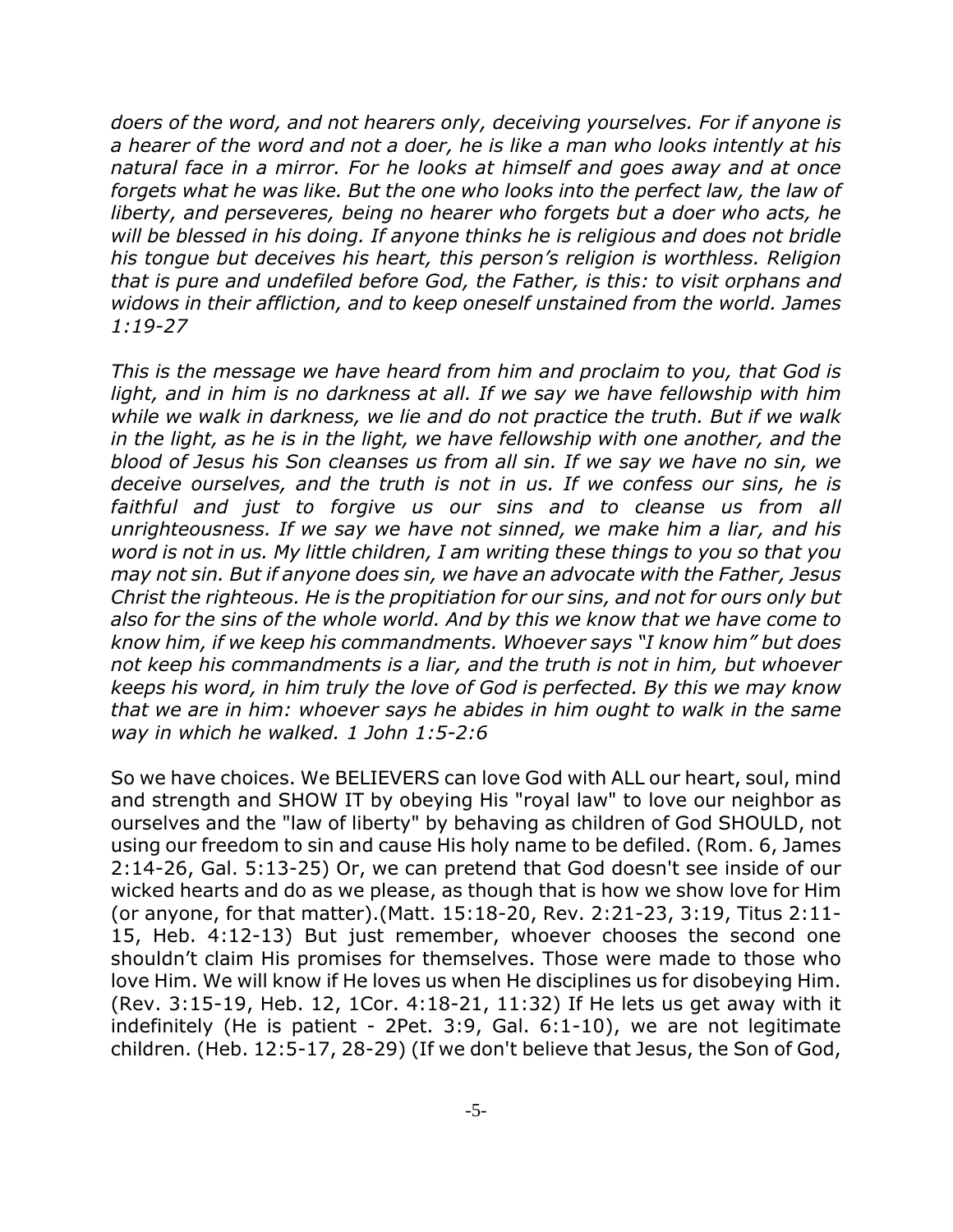died for our sins and rose from the dead, then we have condemned ourselves and can anticipate eternal judgment. John 3:16-18, 2Thess. 2:7-12, Rev. 20:11-15)

*Yet among the mature we do impart wisdom, although it is not a wisdom of this age or of the rulers of this age, who are doomed to pass away. But we impart a secret and hidden wisdom of God, which God decreed before the ages for our glory. None of the rulers of this age understood this, for if they had, they would not have crucified the Lord of glory. But, as it is written, "What no eye has seen, nor ear heard, nor the heart of man imagined, what God has prepared for those who love him"—these things God has revealed to us through the Spirit. For the Spirit searches everything, even the depths of God. 1 Corinthians 2:6-10*

*Therefore, if anyone cleanses himself from what is dishonorable, he will be a vessel for honorable use, set apart as holy, useful to the master of the house, ready for every good work. So flee youthful passions and pursue righteousness, faith, love, and peace, along with those who call on the Lord from a pure heart. 2 Timothy 2:21-22*

*Blessed is the man who remains steadfast under trial, for when he has stood the test he will receive the crown of life, which God has promised to those who love him. James 1:12*

*Listen, my beloved brothers, has not God chosen those who are poor in the world to be rich in faith and heirs of the kingdom, which he has promised to those who love him? James 2:5*

*For you have need of endurance, so that when you have done the will of God you may receive what is promised. Hebrews 10:36*

*Brothers, join in imitating me, and keep your eyes on those who walk according to the example you have in us. For many, of whom I have often told you and now tell you even with tears, walk as enemies of the cross of Christ. Their end is destruction, their god is their belly, and they glory in their shame, with minds set on earthly things. But our citizenship is in heaven, and from it we await a Savior, the Lord Jesus Christ, who will transform our lowly body to be like his glorious body, by the power that enables him even to subject all things to himself. Philippians 3:17-21*

*For no one can lay a foundation other than that which is laid, which is Jesus Christ. Now if anyone builds on the foundation with gold, silver, precious stones, wood, hay, straw—each one's work will become manifest, for the Day will*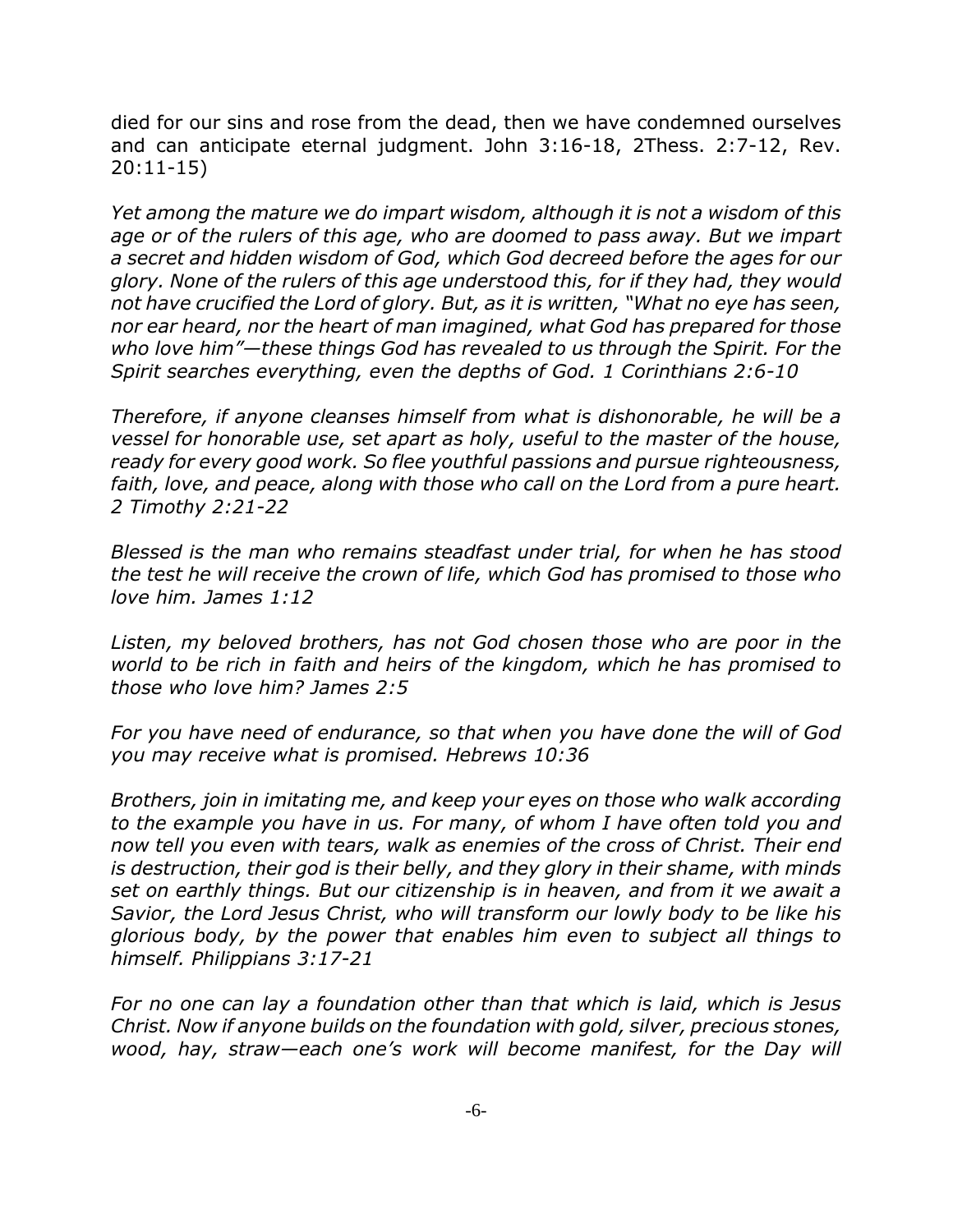*disclose it, because it will be revealed by fire, and the fire will test what sort of work each one has done. If the work that anyone has built on the foundation survives, he will receive a reward. If anyone's work is burned up, he will suffer loss, though he himself will be saved, but only as through fire. Do you not know that you are God's temple and that God's Spirit dwells in you? If anyone destroys God's temple, God will destroy him. For God's temple is holy, and you are that temple. Let no one deceive himself. If anyone among you thinks that he is wise in this age, let him become a fool that he may become wise. For the wisdom of this world is folly with God. For it is written, "He catches the wise in their craftiness,"and again, "The Lord knows the thoughts of the wise, that they are futile." 1 Corinthians 3:11-20*

*Offer to God a sacrifice of thanksgiving, and perform your vows to the Most High, and call upon me in the day of trouble; I will deliver you, and you shall glorify me."But to the wicked God says: "What right have you to recite my statutes or take my covenant on your lips? For you hate discipline, and you cast my words behind you. If you see a thief, you are pleased with him, and you keep company with adulterers."You give your mouth free rein for evil, and your tongue frames deceit. You sit and speak against your brother; you slander your own mother's son. These things you have done, and I have been silent; you thought that I was one like yourself. But now I rebuke you and lay the charge before you. Psalm 50:14-21*

*Though you have not seen him, you love him. Though you do not now see him, you believe in him and rejoice with joy that is inexpressible and filled with glory, obtaining the outcome of your faith, the salvation of your souls. 1 Peter 1:8-9*

If you are a false teacher who tells people that God expects NOTHING of them except to believe, repent! Teachers will be held to a higher standard on judgment day. (James 3:1) Faith is a gift from God, but we who have been adopted as God's children were meant to do good works so that God will be glorified in and through us. (Eph. 2:8-10, Matt. 5:13-16, John 13:35, 15:8-10, Titus 3:8, Rom. 8:13-17) It is of NO USE for an unbeliever to try to please God. (Heb. 11:6, 1John 2:23, Rom. 8:6-8)

Once we have been redeemed by Jesus, we BELONG to Him, heart and soul. (1Cor. 6:9-20, Rev. 5:9-10) That is when we can begin to show that our love for and faith in Him is genuine by the way we respond to His great love in saving us. (1Pet. 1:6-7, Rom. 8:13-23) We are meant to endure until either He takes us home or He returns for those of His own still living. (Read the letters to the churches in Rev. 2-3, the end-time parables in Matt. 25, Phil. 3:8-16, John 14:2-3, 1Thess. 4:16-17, 1Cor. 15:51-52.)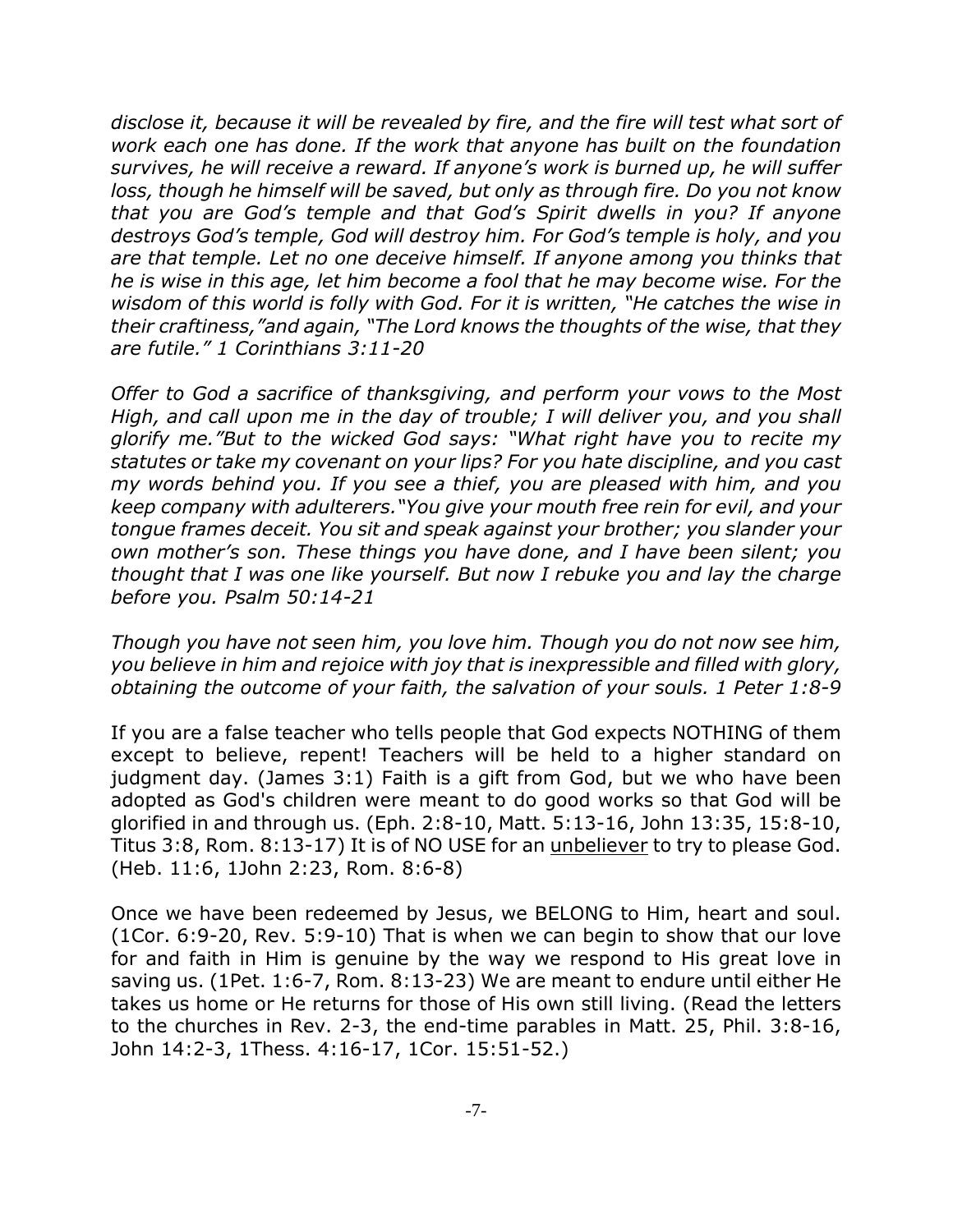*And this is love, that we walk according to his commandments; this is the commandment, just as you have heard from the beginning, so that you should walk in it. For many deceivers have gone out into the world, those who do not confess the coming of Jesus Christ in the flesh. Such a one is the deceiver and the antichrist. Watch yourselves, so that you may not lose what we have worked for, but may win a full reward. Everyone who goes on ahead and does not abide in the teaching of Christ, does not have God. Whoever abides in the teaching has both the Father and the Son. If anyone comes to you and does not bring this teaching, do not receive him into your house or give him any greeting, for whoever greets him takes part in his wicked works. 2 John 1:6-11*

*And now, little children, abide in him, so that when he appears we may have confidence and not shrink from him in shame at his coming. If you know that he is righteous, you may be sure that everyone who practices righteousness has been born of him. 3:1 See what kind of love the Father has given to us, that we should be called children of God; and so we are. The reason why the world does not know us is that it did not know him. Beloved, we are God's children now, and what we will be has not yet appeared; but we know that when he appears we shall be like him, because we shall see him as he is. And everyone who thus hopes in him purifies himself as he is pure. Everyone who makes a practice of sinning also practices lawlessness; sin is lawlessness. You know that he appeared in order to take away sins, and in him there is no sin. No one who abides in him keeps on sinning; no one who keeps on sinning has either seen him or known him. Little children, let no one deceive you. Whoever practices righteousness is righteous, as he is righteous. Whoever makes a practice of sinning is of the devil, for the devil has been sinning from the beginning. The reason the Son of God appeared was to destroy the works of the devil. No one born of God makes a practice of sinning, for God's seed abides in him, and he cannot keep on sinning because he has been born of God. By this it is evident who are the children of God, and who are the children of the devil: whoever does not practice righteousness is not of God, nor is the one who does not love his brother. For this is the message that you have heard from the beginning, that we should love one another. We should not be like Cain, who was of the evil one and murdered his brother. And why did he murder him? Because his own deeds were evil and his brother's righteous. Do not be surprised, brothers, that the world hates you. We know that we have passed out of death into life, because we love the brothers. Whoever does not love abides in death. Everyone who hates his brother is a murderer, and you know that no murderer has eternal life abiding in him. By this we know love, that he laid down his life for us, and we ought to lay down our lives for the brothers. But if anyone has the world's goods and sees his brother in need, yet closes his heart against him, how does God's love abide in him? Little children, let us not love in word or talk*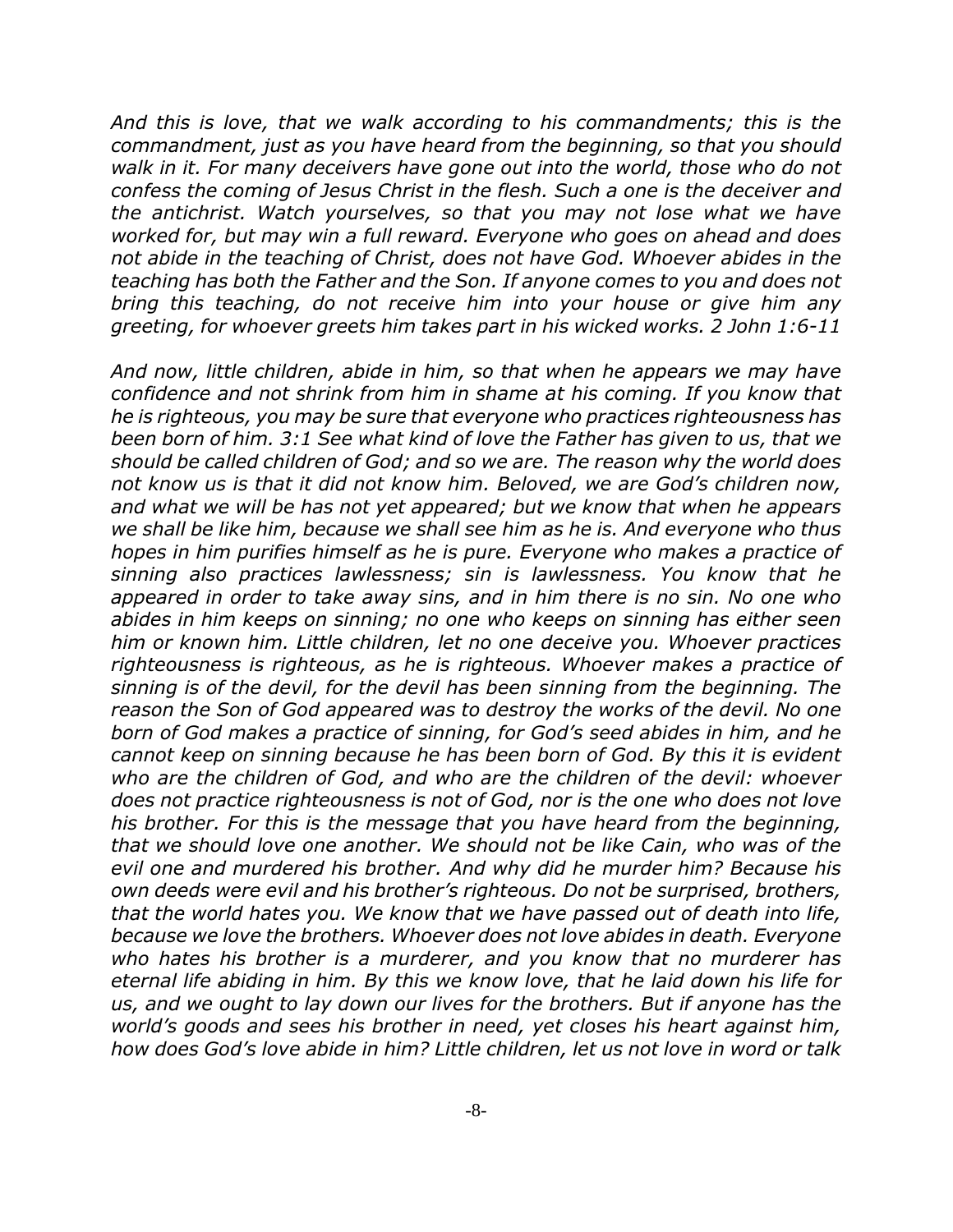*but in deed and in truth. By this we shall know that we are of the truth and reassure our heart before him; for whenever our heart condemns us, God is greater than our heart, and he knows everything. Beloved, if our heart does not condemn us, we have confidence before God; and whatever we ask we receive from him, because we keep his commandments and do what pleases him. And this is his commandment, that we believe in the name of his Son Jesus Christ and love one another, just as he has commanded us. Whoever keeps his commandments abides in God, and God in him. And by this we know that he abides in us, by the Spirit whom he has given us. 1 John 2:28-3:24*

*"And he who sent me is with me. He has not left me alone, for I always do the things that are pleasing to him." As he was saying these things, many believed in him. So Jesus said to the Jews who had believed him, "If you abide in my word, you are truly my disciples, and you will know the truth, and the truth will set you free." They answered him, "We are offspring of Abraham and have never been enslaved to anyone. How is it that you say, 'You will become free'?" Jesus answered them, "Truly, truly, I say to you, everyone who practices sin is a slave to sin. The slave does not remain in the house forever; the son remains forever. So if the Son sets you free, you will be free indeed." John 8:29-36*

Let's examine ourselves (2Cor. 13:5) and ask God to reveal anything in our walk that He is not pleased with. (Psa. 139:23-24, Eph. 4:1, 1Thess. 2:12) The more we read our Bibles, the more we will be able to discern His will, build our faith (according to knowledge of the truth - Col. 1:9-12) and yield to His indwelling Spirit so that we can have a clear conscience and be filled with His joy. (Titus 2:11-15, Gal. 5:24-25, 1John 4:17-18, John 15:10-11, 1John 3:18- 24) Then we'll also be ready for His return. (Matt. 25:1-13, Mark 13:32-37)

*Look carefully then how you walk, not as unwise but as wise, making the best use of the time, because the days are evil. Therefore do not be foolish, but understand what the will of the Lord is. And do not get drunk with wine, for that is debauchery, but be filled with the Spirit, addressing one another in psalms and hymns and spiritual songs, singing and making melody to the Lord with your heart, giving thanks always and for everything to God the Father in the name of our Lord Jesus Christ, submitting to one another out of reverence for Christ. Ephesians 5:15-21*

Written by Tricia Berg, (May 2017, updated September 2018), 10 pp. inc. digital scrapbook layout If you have been blessed by this article, you are free to share but do not claim as your own or sell, and do not make modifications and attribute them to me. You can download free pdf devotional articles from my blog: http://layoutfortoday.blogspot.com/ (The most recent articles are at the bottom of the page after you click on the "free pdf downloads" link.) You can also read this article there, where the Bible verses should pop up when you hover over the cites.